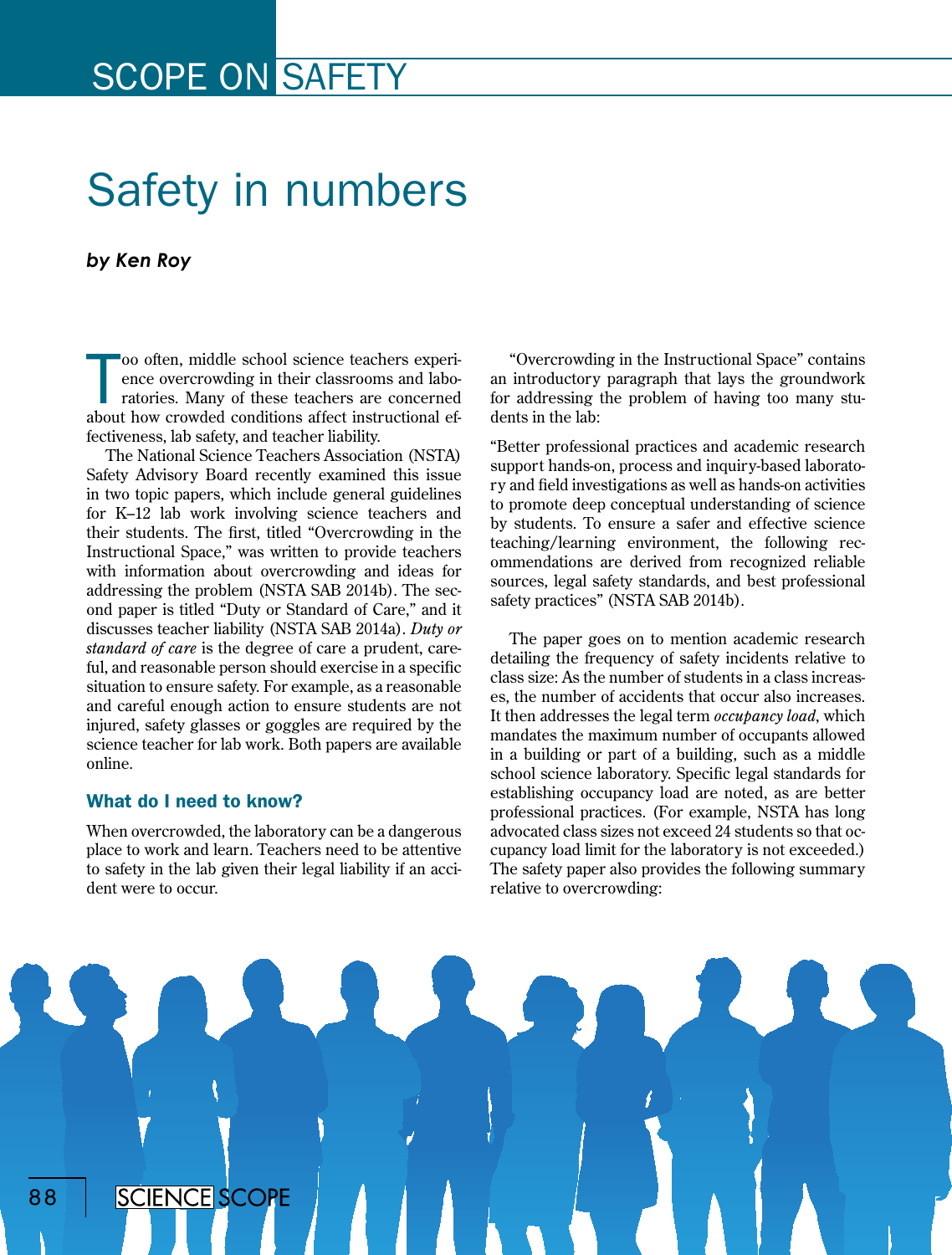

**Cive them someone** (and something)<br>to look up to.

# **Team America** Rocketry Challenge 2015



OPEN TO TEAMS OF 3-10 STUDENTS, GRADES 7-12 . REGISTRATION 9/2/14 - 12/12/14

Get your students excited about math and science. With the Team America Rocketry Challenge, students design, build and fly model rockets in a national contest while competing for over \$60,000 in cash and scholarships. No experience necessary.



## **MORE INFORMATION AND TO REGISTER YOUR TEAM, VISIT: ROCKETCONTEST.ORG**

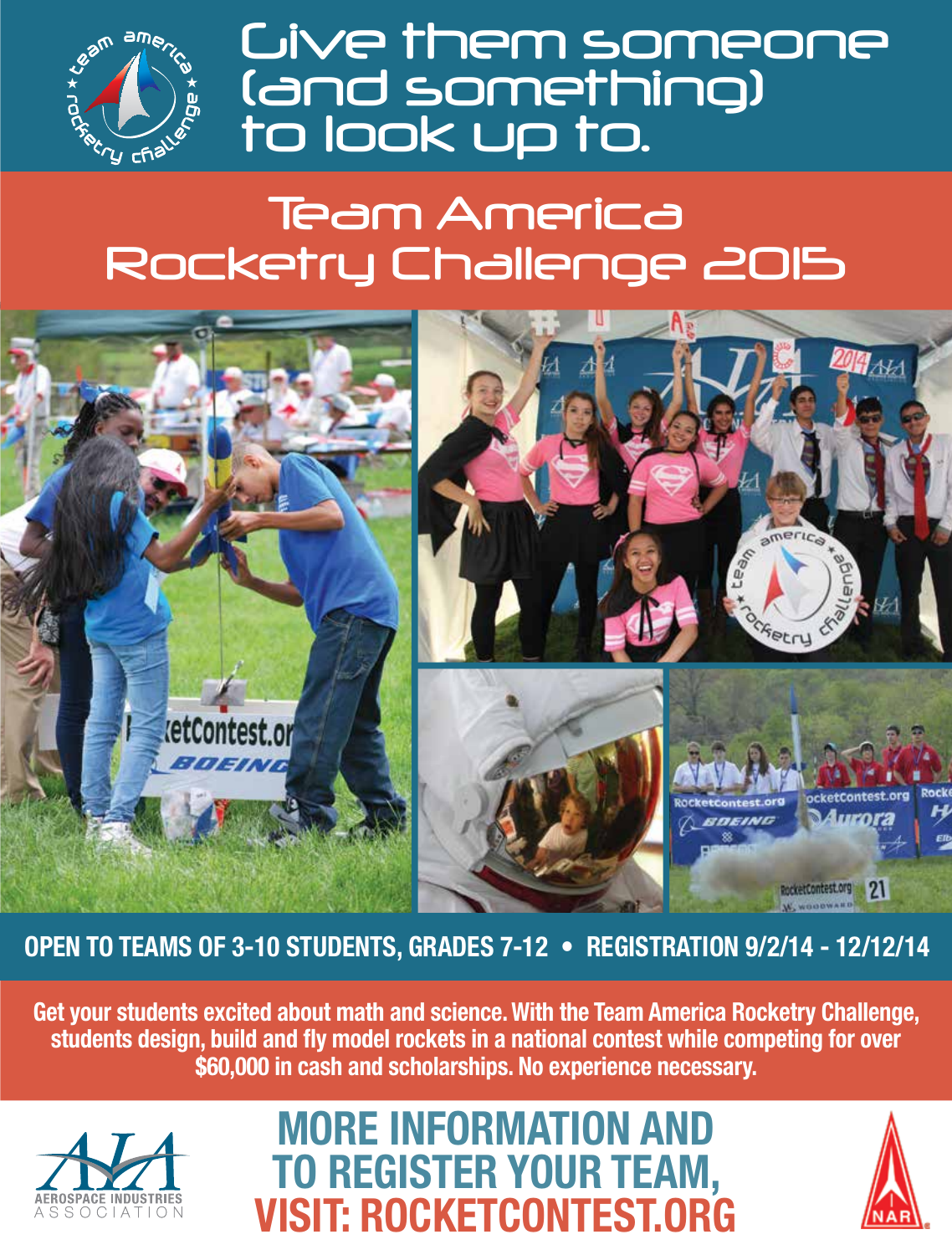### SCOPE ON SAFETY

"NSTA continues to recommend that:

- science class sizes in every class (not average over all classes) be limited to:
	- 24 (high school/middle school) students if there [are] at least 60 square feet [5.6 square meters]/student net in a combination of classroom/laboratory room or 50 square feet [4.5 square meters]/student net in a pure laboratory room.
	- 24 elementary students if there [are] at least 45 square feet [4.2 square meters]/student net in either a pure laboratory or combination classroom/laboratory.
	- 24 students for field trips (This will depend on the number of chaperones [students/teacher/ adult ratio], safety hazards of the location, number of special needs students [number of necessary paraprofessionals], etc.)
- [schools provide] adequate workspace area for each student of at least:
	- At the secondary level, 60 square feet [5.6 square meters]/student net in a combination of classroom/laboratory room or 50 square feet [4.5 square meters]/student net in a pure laboratory room
	- At the elementary level, 45 square feet [4.2 square meters]/student net in either a pure laboratory or combination classroom/ laboratory
- [classrooms] meet the requirements of OSHA, ICC (International Code Council) and/or NFPA [National Fire Protection Association], as applicable jurisdiction-wise regarding occupancy loads.
- [teachers] adhere to better professional practices of the professional organizations" (e.g., NSTA, National Science Education Leadership Association) (NSTA SAB 2014b).

Remember: It is the occupancy load that provides the legal basis for the number of people who can safely occupy a lab space—not the number of students in a class.

"Duty or Standard of Care" provides specific strategies for protecting teachers from legal entanglements relative to the many hazards in science labs and students or other employees getting injured. This safety

#### Question of the month

Do custodians need safety training prior to cleaning the floors in a science lab?

#### Answer

Absolutely. OSHA requires employees to be trained via the Hazard Communication Standard when working in areas where there are hazardous chemicals (see Resources). In addition to providing training, the employer needs to have a written safety plan (see Resources for example safety plans).

#### Do you have a safety question?

Submit questions relative to safety in the middle school science laboratory to Ken Roy at *Royk@ glastonburyus.org*.

paper goes into detail about the behaviors required of teachers to meet the duty or standard of care, including the following:

- "Notify students of safety practices and procedures—Teachers have a duty to discuss safety practices with students at the beginning of the school year, establishing the rules by which all experiments will be conducted...
- Instruct and model safety—Students pay attention to what teachers do as well as to what they say. As science teachers, we have a duty to provide safety instruction and model appropriate safety practices, such as wearing goggles, for our students...
- Warn students of hazards—Teachers must explicitly and specifically warn students of the dangers they may encounter during a laboratory activity...
- Inspect for safety—Teachers should inspect equipment prior to, during, and after laboratory activities to ensure that they are in proper working order...
- Enforce safety regulations—Teachers must also ensure that students follow all safety procedures at all times...
- Maintain equipment—Teachers have a duty to make sure that personal protective equipment and